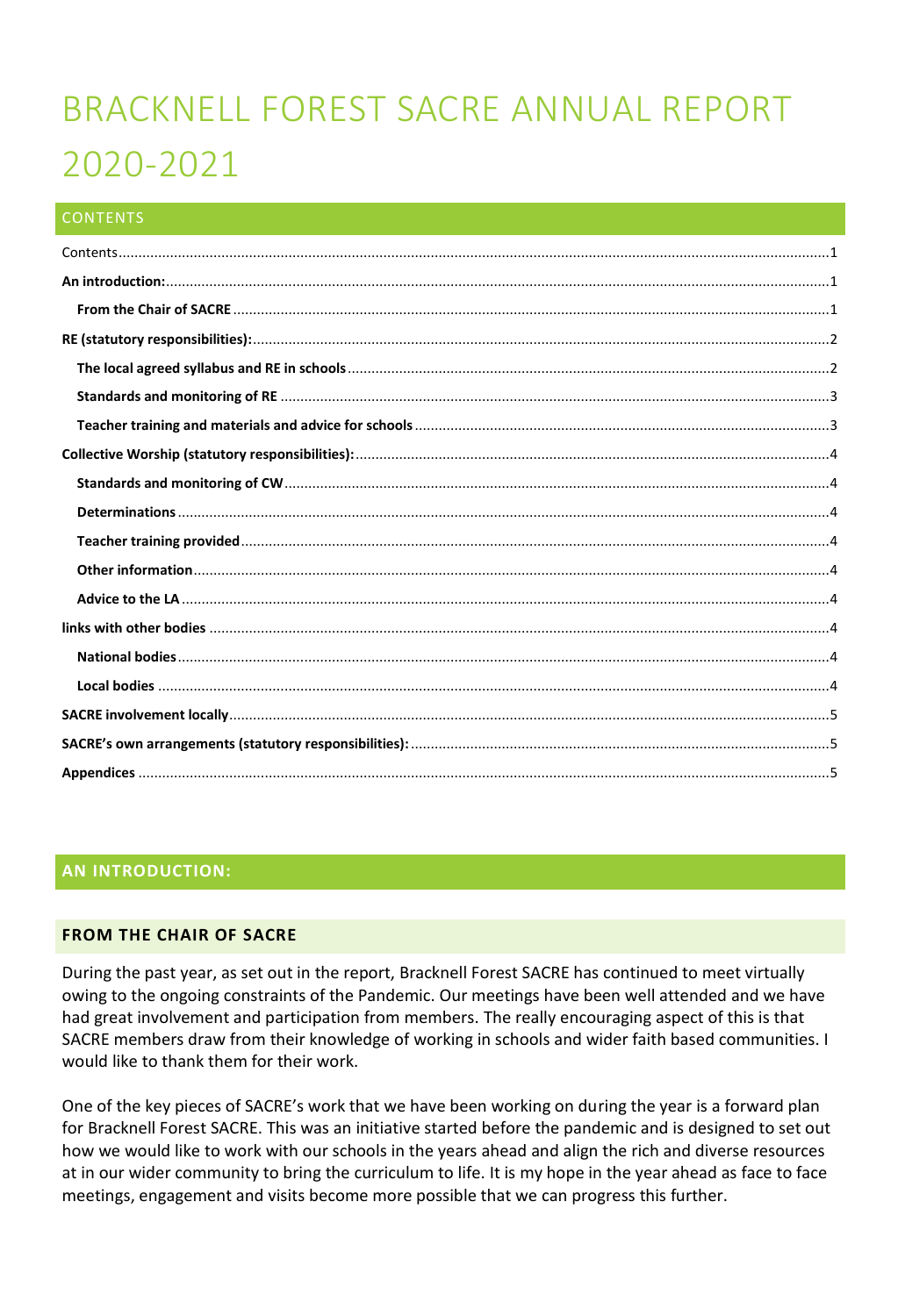The range of resources that are now available to schools include videos, informal coaching support and artefacts, that are all available to enrich the curriculum and help deliver the curriculum requirements in an imaginative way.

We recognise the enormous amount of work our School Curriculum leads and teachers have invested in delivering the RE curriculum during the pandemic and in doing so overcoming the many challenges in their schools. We thank them for all their work in inspiring young minds.

As Bracknell Forest becomes more diverse SACRE is also focusing on how we can best explore and represent a multifaith and world views approach to supporting this curriculum as we acknowledge that this is an important part of building and maintaining strong community cohesion.

Reflecting the evolving priorities around RE teaching in government and the need to make sure that the RE curriculum is relevant and inspirational, we have started work on the next curriculum review and I would encourage you all to get involved when asked as the quality and relevance of any changes will really depend on those that deliver and lead teaching.

As chair of SACRE I look forward to a challenging and rewarding year ahead and we work to support our schools in delivering the RE curriculum and growing knowledge and understanding in our children and young people.

> Cllr Gareth Barnard Feb 2022

- In 2020 2021 Bracknell Forest SACRE met four times each time online and streamed live on YouTube. Meetings were held on 30 September, 3 December, 17 March and 5 July from 5 – 7 pm. In each meeting the standing items, such as feedback from RE Network meetings, and any NASACRE updates were addressed, but the focus this year has been on creating and adapting a more coherent forward plan. The steering group for this project has met several times and progress in this has been made, despite the difficulties of getting into schools. Attendance at meetings has been much higher since we have been online, and several new members have joined. A humanist rep has been coopted, following robust discussions at a specially convened meeting and an introduction to SACRE session was held for those new to SACRE
- An ASC will be convened during the academic year 2021-22 in accordance with the 5 year revision cycle.

# <span id="page-1-0"></span>**RE (STATUTORY RESPONSIBILITIES):**

#### <span id="page-1-1"></span>**THE LOCAL AGREED SYLLABUS AND RE IN SCHOOLS**

• The Locally Agreed Syllabus is well established in schools, having been issued in 2018. With schools closed for much of the academic year, monitoring of the syllabus has not been a priority. It is not clear whether all schools are currently using the Locally Agreed Syllabus, but as SACRE begins to prepare for the next review, due 2023, a survey is planned which will draw out this information.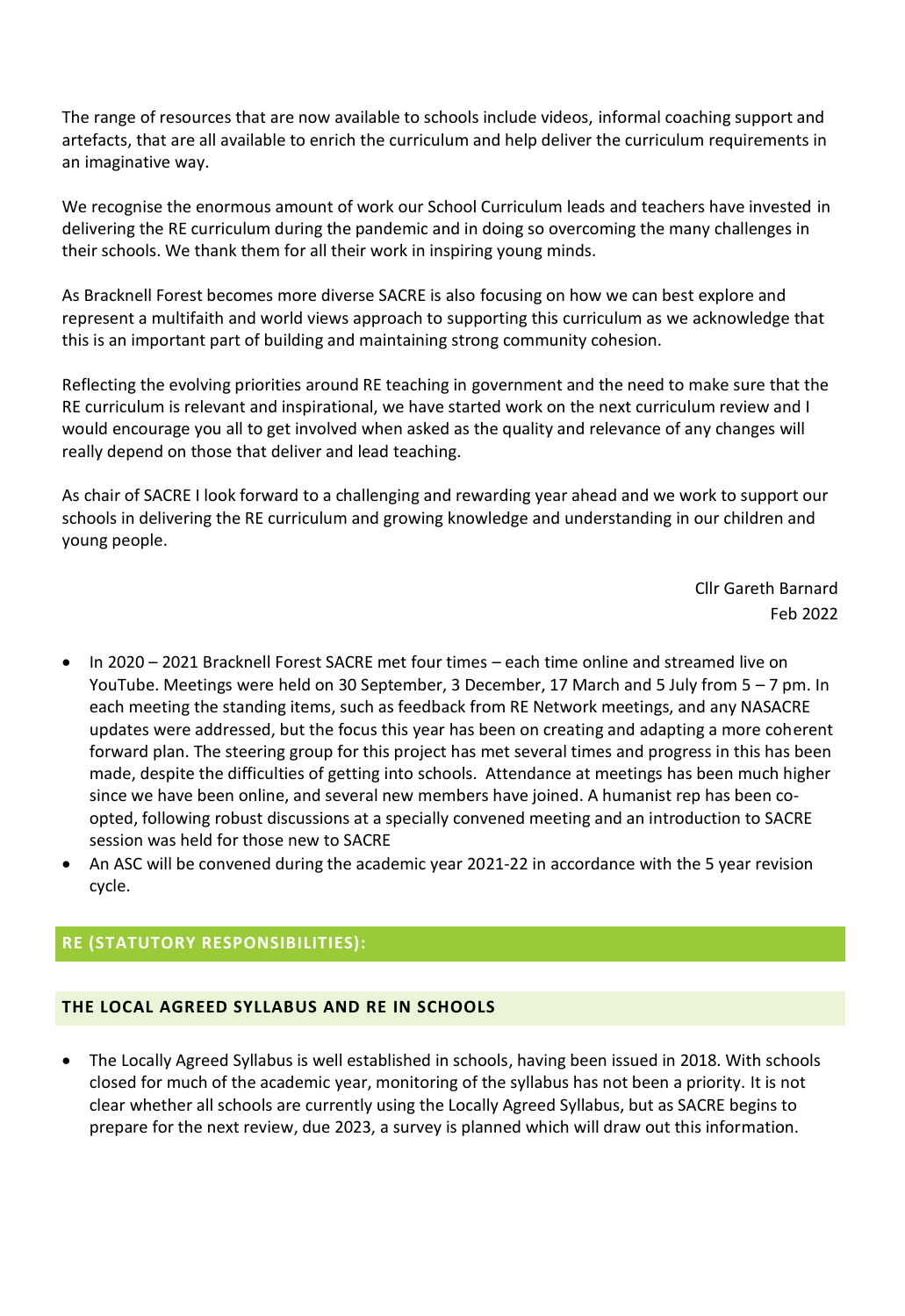## <span id="page-2-0"></span>**STANDARDS AND MONITORING OF RE**

- Website trawls have revealed that RE has continued to be delivered in some face-to-face lessons and remote learning, but many teachers attending RE Network meetings admitted to little or no RE having been taught. The inability to visit schools and the absence of Ofsted and SIAMS data has meant that standards in schools have not been monitored. The forward plan, on which SACRE has started work, is redefining the ways that SACRE aims to gather information about standards.
- Conversations with teacher representatives at SACRE meetings have highlighted some of the challenges facing schools with scheduling all the different subjects and topics, while also supporting student and teacher wellbeing.
- No schools have applied for REQM.

## <span id="page-2-1"></span>**TEACHER TRAINING AND MATERIALS AND ADVICE FOR SCHOOLS**

- Despite the lockdown, the main teacher training events, the RE networks have continued to be well attended as they have been delivered online. Three sessions have been offered online, in conjunction with the Forest Learning Alliance, the local teaching alliance. The first session explored ways to get RE back onto the curriculum and how to identify and address gaps in learning. The second session looked at how to plan a coherent curriculum in RE and in the summer term we explored the different types of knowledge, relating to the Ofsted RE Research review and linking specifically to the Pan-Berkshire Locally Agreed syllabus.
	- o 29 September 2020 Putting RE back on the map a twilight session looking at how schools can reintegrate RE into their curriculum.
	- $\circ$  10 February 2021– Designing a coherent Curriculum a twilight session on the need to ensure coherence as the key to effective quality first teaching.
	- o 22 June 2021 RE, Ofsted, Knowledge and Worldviews this was a change to the originally published RE network in response to the Ofsted RE Research Review
- In April 2021 the Real People, Real Faith films were launched at an online conference, and films have been shared in the ensuing RE networks. Suggestions on how to use the films and opportunities to work in Key stage groups were
- The Local Authority has been advised that despite the pandemic RE remains a statutory subject for all pupils in all schools. The LA has continued to support the delivery of the RE networks and ensure that LA officer is available to support at each of the sessions. The RE adviser has also been included in the Subject Network training sessions run by the Forest Learning Alliance.
- Advice for schools on RE teaching is also offered in the termly newsletters, that are produced by SACRE. The three editions in the academic year 2021-21 covered the new Real People, Real Faith Westhill funded films, summaries of the Re network meetings, suggestions on links between the current situation and RE, a summary of the Inter-faith week event on Faiths and Healing, as well as advertising new resources and training events
- Training offered by Oxford Diocese and NATRE, locally and nationally, was advertised to RE leaders.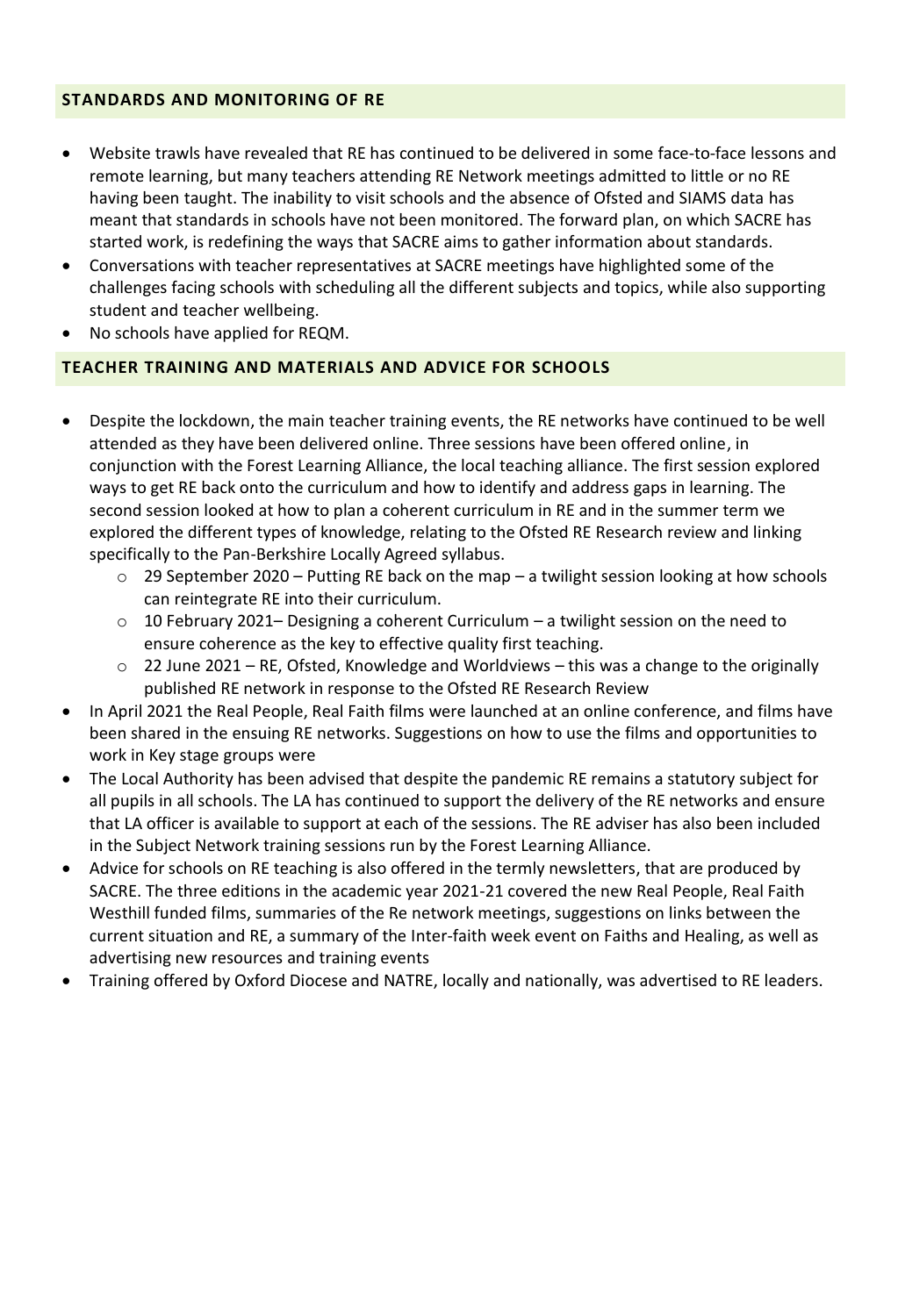## <span id="page-3-0"></span>**COLLECTIVE WORSHIP (STATUTORY RESPONSIBILITIES):**

#### <span id="page-3-1"></span>**STANDARDS AND MONITORING OF CW**

• There have been no Ofsted or SIAMS reports for SACRE to monitor, but feedback from teacher representative s on SACRE suggest that collective worship has had a higher value during the period of remote learning as it has been an opportunity to bring pupils together

#### <span id="page-3-2"></span>**DETERMINATIONS**

• There are no determinations currently in force and none have been requested during the last year. The [policy for determinations](https://schools.bracknell-forest.gov.uk/wp-content/uploads/determination-policy.pdf) is available on the Bracknell Forest Democratic Services website.

#### <span id="page-3-3"></span>**TEACHER TRAINING PROVIDED**

- No specific collective worship training has been provided, though there is guidance and a sample [policy](https://schools.bracknell-forest.gov.uk/wp-content/uploads/collective-worship-guidance-and-sample-policy.pdf) available on the Bracknell Forest Democratic Services website.
- Information and support for collective worship are provided in the termly SACRE newsletters. Recent articles have highlighted the link between wellbeing and collective worship, referencing resources from the Baha'i community and the Diocese of Oxford and publicising the Jack in the Box resource from Imaginor.

#### <span id="page-3-4"></span>**OTHER INFORMATION**

• SACRE has not been informed of any withdrawals form collective worship this year. In the past cases have been referred to SACRE by the LA advisory team. Monitoring of Collective Worship forms one of the key parts of the SACRE forward plan but is likely to be deferred until schools are able to welcome visitors.

#### <span id="page-3-5"></span>**ADVICE TO THE LA**

• No particular advice has been passed to the LA about collective worship other than through the newsletters.

#### <span id="page-3-6"></span>**LINKS WITH OTHER BODIES**

#### <span id="page-3-7"></span>**NATIONAL BODIES**

- SACRE members attended the NASACRE AGM
- A presentation on the Real People, Real Faith film resource was given at the NASACRE AGM
- The Real People, Real Faith resources are hosted on the NATRE website and the RE networks are NATRE linked.

#### <span id="page-3-8"></span>**LOCAL BODIES**

- There are close links between Bracknell Forest SACRE and the local Inter-faith group. Members of SACRE attended the evening discussion on Faiths and Healing, and a report on this inter-faith event was reported in the SACRE newsletter.
- The SACRE funded RE Networks are supported by the local teaching school alliance, Forest Learning Alliance.
- Bracknell Forest SACRE continue to work with the Pan-Berkshire SACRE hub on the Real People, Real Faith films and resources and is planning to continue collaboration on the next syllabus review.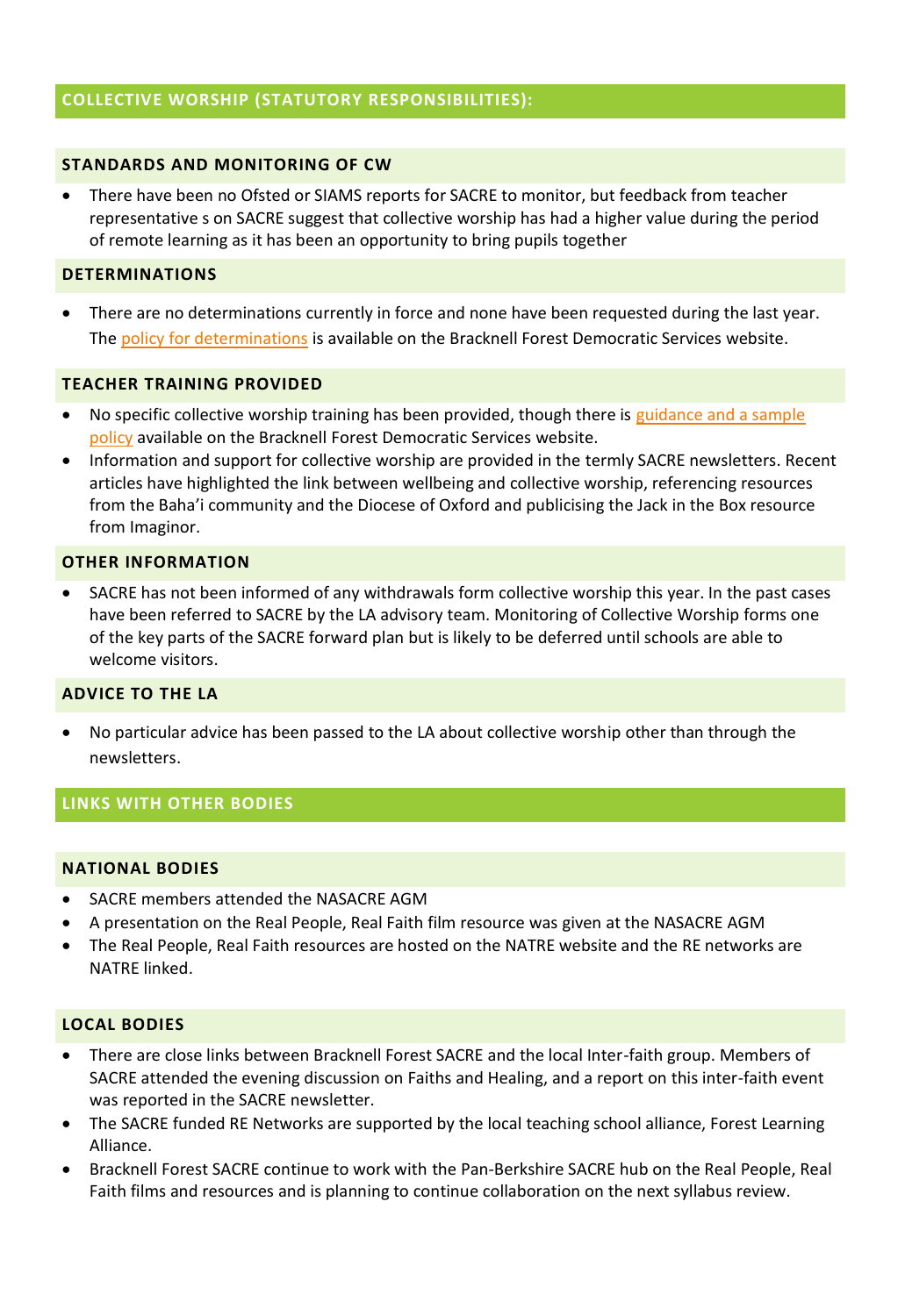• A pan-Berkshire BlogSpot has been created by the chair of one of the other local SACREs, but Bracknell Forest SACRE has yet to engage fully with it.

# <span id="page-4-0"></span>**SACRE INVOLVEMENT LOCALLY**

- SACRE has not been involved in governor training at all this year.
- The Bracknell Forest Interfaith Forum and SACRE work closely together with the nominated Sikh, Hindu, Christian and Baha'I representatives serving both groups.
- All SACRE Members support the objectives of our Forward Plan. We hope this will enhance the delivery of the Pan-Berkshire agreed Syllabus to encourage religious education becoming the basis for wellbeing into adulthood.
- Schools have welcomed the prospect of relevant, local people from the religious groups being able to share understanding and practice through collective worship or specific lessons. The plan allows for focus groups to monitor student's opinion of their learning.
- SACRE established a subgroup to implement the actions required. This included representatives from the Local Authority (Officer and Counsellor), Designated Member Groups (Teachers Representative, Hindu, Sikh, Anglican and Free Churches) and the Adviser. The subgroup met 4 times to implement the actions and prepare a progress report for SACRE meetings. We are now including teachers within the Network Meetings.
- The pandemic has inevitably limited the achievement of as including our plan. In the interests of safety for all in our schools. Members from every group are now engaging with online presentation and means of monitoring the impact of our plan with deferred completion.
- Optional addition.
- Online resources are currently Religion specific including a lesson on the Jewish Passover and [Safeguarding issues](https://bracknellforestsafeguarding.org.uk/p/news-and-events/understanding-safeguarding-1) from the local Islamic Community.

# <span id="page-4-1"></span>**SACRE'S OWN ARRANGEMENTS (STATUTORY RESPONSIBILITIES):**

- Bracknell Forest SACRE continues to fund a professional adviser for 5.5 days per year, a clerk and LA officer who plays an active role in meetings, training and agenda setting.
- Several vacancies, particularly among the free churches have been filled this year and all meetings have been quorate. A vacancy remains for a Buddhist representative. The members of groups B and C have found it hard to attend all meetings this year for work, health, and family reasons. A humanist representative was co-opted to SACRE after robust discussions and has contributed to debates around the inclusion of non-religious worldviews.
- An induction session was run for members new to SACRE
- SACRE was given £1,710. Funding for the clerk and the adviser is taken from a different source.

#### <span id="page-4-2"></span>**APPENDICES**

- Table of GCSE short and full, A/S & A Level RS results not available this year
- SACRE Development plan (pp 5-8)
- Circulation details for this AR
	- o SACRE members & co-optees
	- o LA Education officers
	- o Parish Councils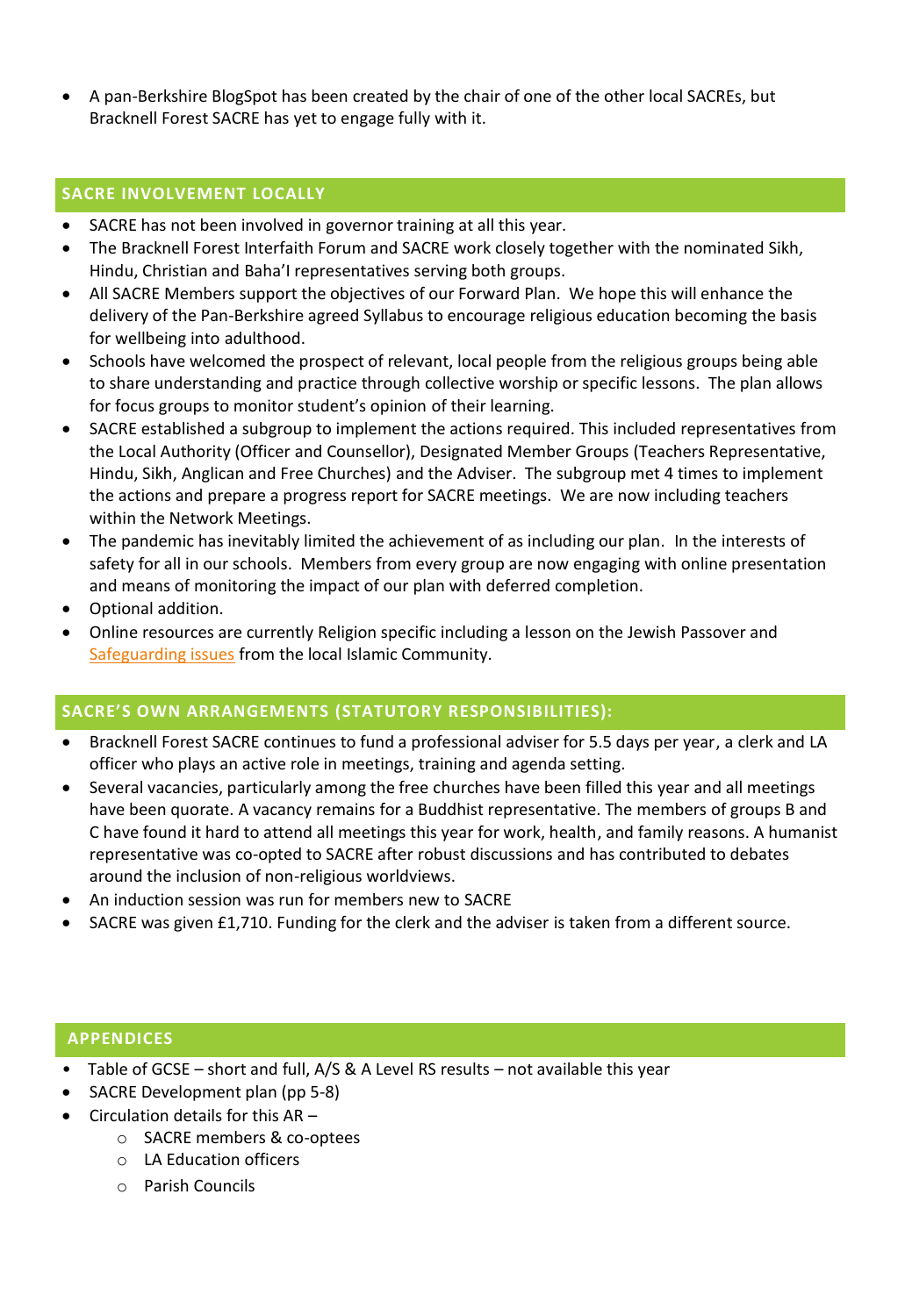- o Press
- o An inspection is copy available at Time Square (though not during COVID)
- o Libraries
- o County Archivist

#### Sample CPD flier:

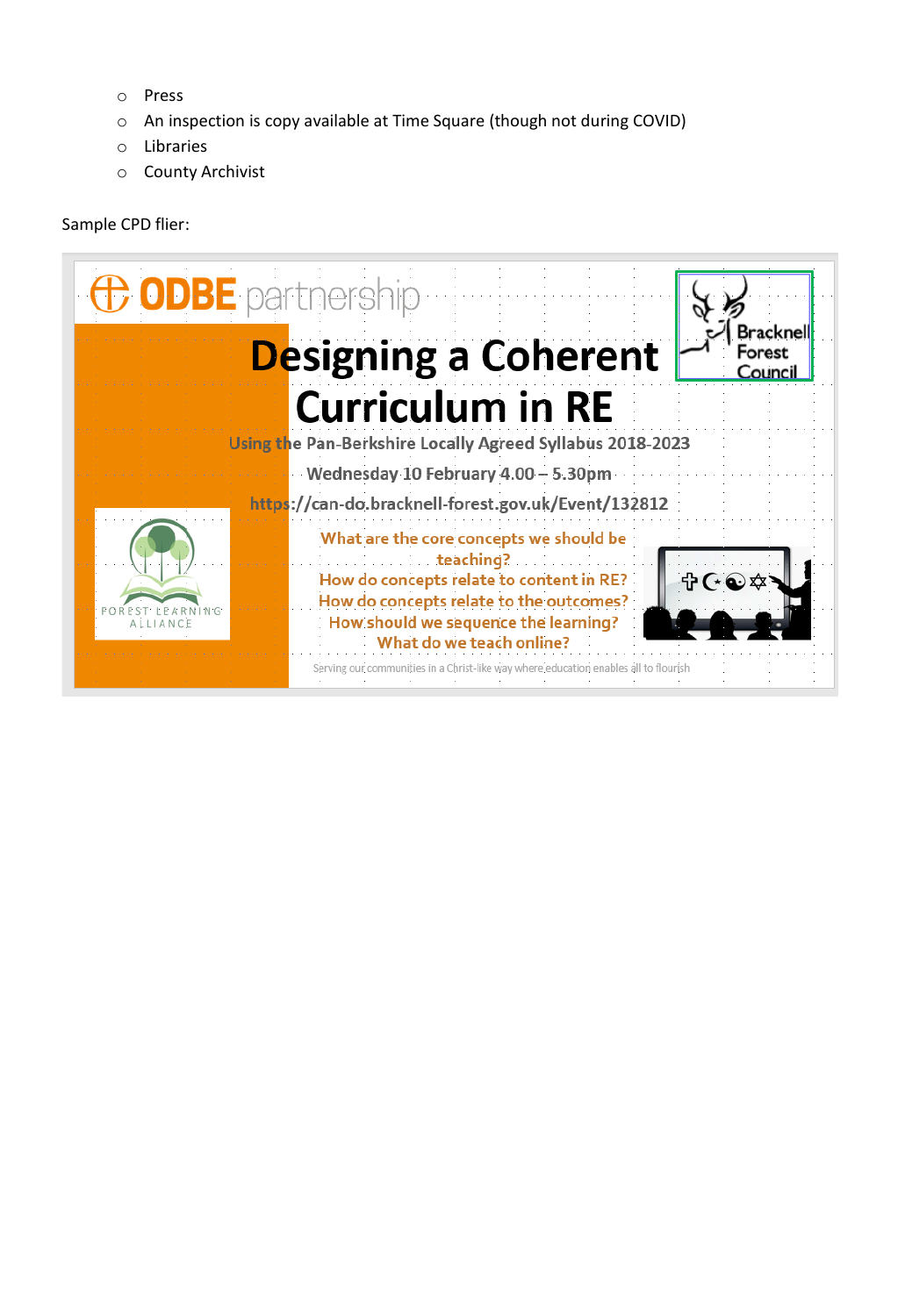|        | Priority 1 Understanding the local context for schools and communities.   |                                                                             |                                                                                                 |                                                                                                                               |                              |  |
|--------|---------------------------------------------------------------------------|-----------------------------------------------------------------------------|-------------------------------------------------------------------------------------------------|-------------------------------------------------------------------------------------------------------------------------------|------------------------------|--|
|        | Action: What we need to do?                                               | Means: How we will do it?                                                   | Key providers: Who are they?                                                                    | Outcome/ Reason: Why do this?                                                                                                 | When?<br><b>RAG</b> rating   |  |
| 1.     | Find school catchment area,<br>demographics, amenities and<br>environment | <b>Assess community</b><br>a)<br>structure and school<br>reach              | LA Admissions; Census data,<br><b>Public Health &amp; Better Care</b><br><b>Fund Narrative;</b> | Provides age profile and ethnicity and<br>possibility for healthy journeys to school.<br>Clarifies facilities and amenities & | Red                          |  |
|        | LA                                                                        | b) Map community<br>buildings; places of<br>worship                         | LA Planning; Elected Members<br><b>Faith Leaders</b>                                            | potential for leisure, relaxation and social<br>activities.<br>Shows potential for exercise and healthy                       | <b>July 2021</b>             |  |
|        | <b>Community Leaders</b><br><b>Faith Leaders</b>                          | Map open spaces and<br>c)<br>leisure facilities                             | <b>LA Parks and Gardens</b><br><b>Local Community Groups</b>                                    | activities outside.<br>Inclusivity                                                                                            |                              |  |
| 2.     | Understand school ethos and<br>what the children think                    | a)Review prospectus and<br>available reports<br>b) Establish focus groups * | School website and published<br>documents<br>Ask pupils, teachers, parents                      | Gives the vision, aims and expectations of<br>the school.<br>Indicates happiness and what the                                 | Red                          |  |
|        | <b>Schools</b><br><b>Community Leaders</b>                                |                                                                             | (PTA) and governors.<br><b>Ask Community Leaders</b>                                            | community thinks<br>Shows Inclusivity                                                                                         | Summer<br>term 2021<br>maybe |  |
| 3.     | Assess relationship between<br>schools and local places of                | a) Ask which faith leaders<br>fill governor roles                           | <b>LA Schools Dept</b>                                                                          | Allows for spiritual input                                                                                                    | Red<br><b>Start</b>          |  |
|        | worship<br>LA                                                             | b)Find which schools have<br>visiting faith speakers                        | <b>Ask Faith Leaders</b>                                                                        | Permits broadening of CW and RE<br>teaching.                                                                                  | Summer<br>2021 maybe         |  |
|        | <b>Faith Leaders</b>                                                      |                                                                             |                                                                                                 | Transparency of faith and belief                                                                                              |                              |  |
| 4.     | Arrange for SACRE meetings<br>In different settings.<br>Adviser + LA      | a) Visit different schools in<br>reality or virtually.                      | <b>RE Adviser and LA Officer</b>                                                                | Increases SACRE understanding of the<br>variety of establishments.<br>Promotes visibility of SACRE                            | Amber<br>ongoing             |  |
|        |                                                                           |                                                                             |                                                                                                 |                                                                                                                               |                              |  |
| $\ast$ | Prepare questions                                                         |                                                                             | <b>SACRE</b> subcommittee                                                                       | Consistency of the brief.                                                                                                     |                              |  |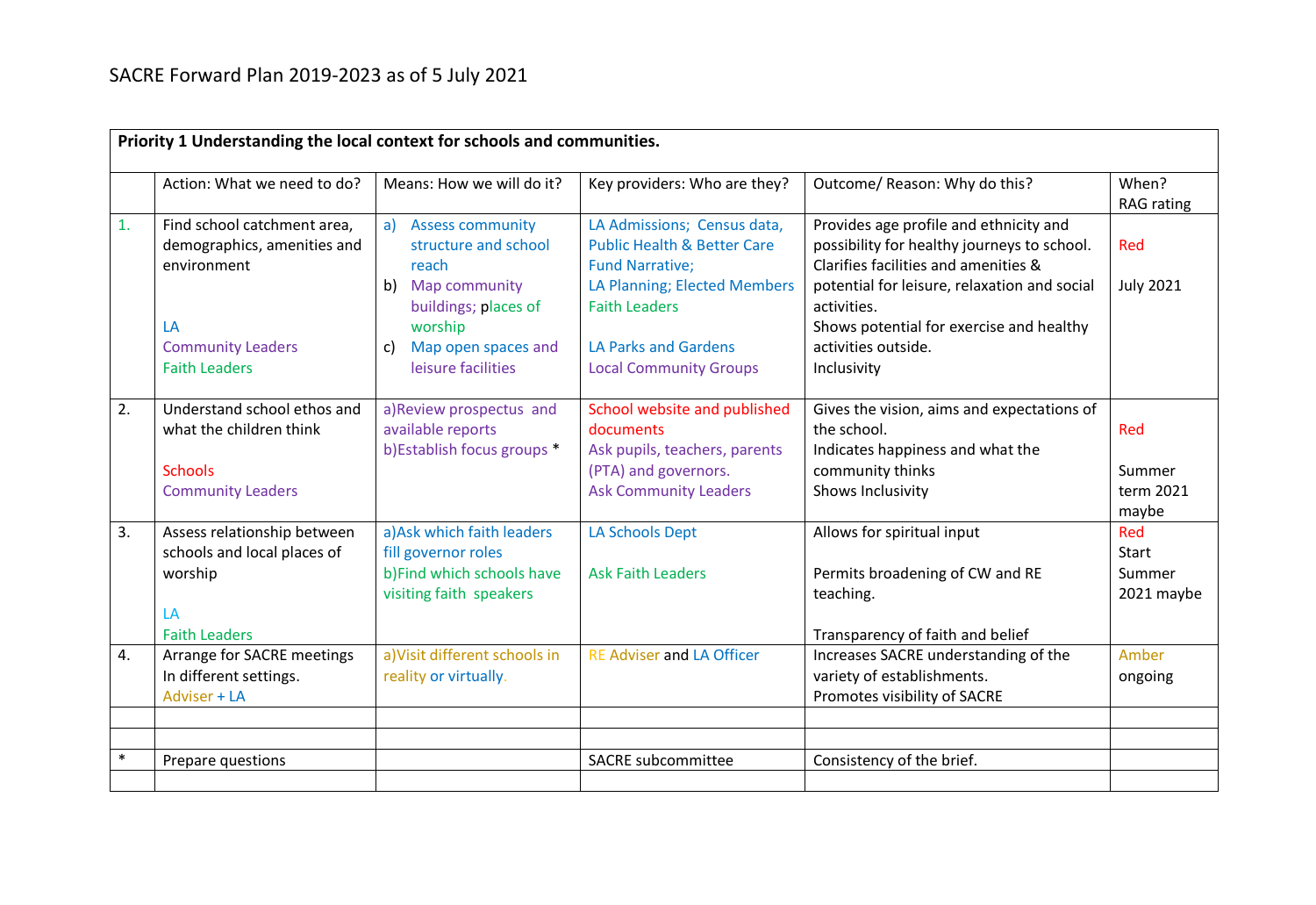| Priority 2: Promote the development of good religious education across the local authority area |                             |                             |                                      |                                             |               |
|-------------------------------------------------------------------------------------------------|-----------------------------|-----------------------------|--------------------------------------|---------------------------------------------|---------------|
|                                                                                                 |                             |                             |                                      |                                             |               |
|                                                                                                 | Action: What we need to do? | Means: How we will do it?   | Key providers: Who are they?         | Outcome/ Reason: Why do this?               | When? RAG     |
| 1.                                                                                              | Enhance the role of network | a) Enhance SACRE            | LA SACRE Officers &                  | To raise awareness and share information    | Ongoing       |
|                                                                                                 | meetings                    | newsletter to include       | <b>Members</b>                       |                                             | Amber         |
|                                                                                                 |                             | progress on the Action      | <b>RE Adviser</b>                    | To encourage support amongst                |               |
|                                                                                                 |                             | Plan                        |                                      | practitioners                               | Ongoing       |
|                                                                                                 | Adviser + LA                | b) Arrange Webinars         | RE Adviser, RE Leads & LA            |                                             | Amber         |
|                                                                                                 |                             |                             | Admin                                |                                             |               |
| 2.                                                                                              | Share best practice         | a)Collect examples for      | Input from Faith Groups and          | To provide exemplars and materials          | Enhance       |
|                                                                                                 | <b>SACRE</b> members        | <b>Newsletters</b>          | SACRE members + teachers             | To offer mutual support and help.           | Amber         |
|                                                                                                 | Adviser                     | b)Use network meetings      | <b>Schools including RE Leads</b>    |                                             | Current       |
|                                                                                                 | <b>Faith Groups</b>         | for sharing                 |                                      |                                             | structures    |
|                                                                                                 | <b>Schools</b>              |                             |                                      |                                             | Amber         |
| 3.                                                                                              | Enable faith speakers to    | Provide digital expressions | <b>Faith practitioners and Youth</b> | To expand pupils horizons to appreciate     | As available  |
|                                                                                                 | share their perspective     | a)UTube                     | <b>Workers</b>                       | different cultures and ways of expressing   | on line       |
|                                                                                                 | Adviser                     | b)Interactive livestream    |                                      | what people believe and think.              | Red           |
|                                                                                                 | <b>Faith Leaders</b>        | talks e.g. Zoom             | Online - Adviser direction           |                                             |               |
|                                                                                                 | <b>Community Leaders</b>    | c) Facebook                 |                                      |                                             |               |
| 4.                                                                                              | Enable trips/visits         | Virtual tours/visits to     | Use specific Faith areas to          | Clarify the culture, beliefs and social     | <b>Jan 21</b> |
|                                                                                                 |                             | places of worship/          | clarify their background and         | strengths of each group.                    | online        |
|                                                                                                 |                             | speakers                    | beliefs                              |                                             | Amber         |
|                                                                                                 | <b>Faith Leaders</b>        |                             | See Westhill Project films           |                                             | <b>Jan 21</b> |
| 5.                                                                                              | Create understanding        | Enable digital sharing at   | <b>School Facilitators and</b>       | To work towards a strong sense of           |               |
|                                                                                                 | between faiths              | collective worship          | Governors                            | community cohesion and interaction with     | From Sept     |
|                                                                                                 | <b>Schools</b>              |                             | Local Faith & Community              | tolerance.                                  | 2021          |
|                                                                                                 | Faith & Community Leaders   |                             | leaders                              |                                             | Amber         |
| 6.                                                                                              | Provide teachers with       | a) Ascertain teachers needs | RE Adviser, Faith Groups,            | Teachers able to present different faiths   |               |
|                                                                                                 | resources to enlighten      | from subject leaders        | UTube, Westhill Films.               | accurately and confidently.                 | Ongoing       |
|                                                                                                 | aspects of the syllabus     |                             |                                      | Pupils will have clearer picture of the     | Amber         |
|                                                                                                 |                             | b)Use newsletters to        | Advertise Artefacts at Open          | different practices of each faith and their | Ongoing       |
|                                                                                                 | Adviser                     | specify available resources | Learning Centre                      | commonality                                 |               |